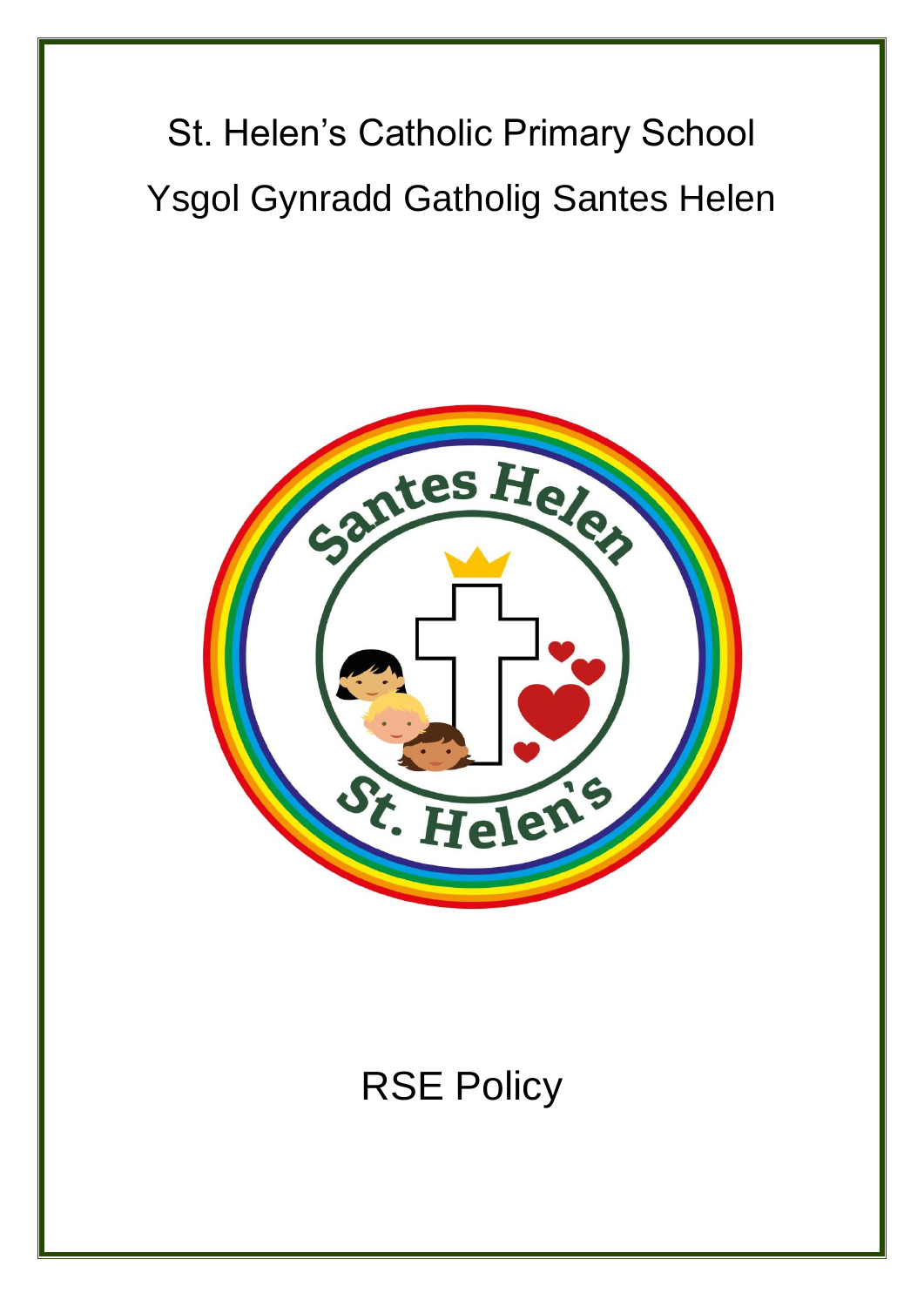## **Vision and Mission**

Our school is a Catholic community which is characterised by the Gospel spirit of freedom, justice, forgiveness, compassion and love. These values permeate the life and work of our school. As Catholic school we are very proud of our Catholic tradition and the Gospel Values upon which our faith is built.

"Together we Believe  $\dagger$  Achieve and Succeed"

At our school we aim to:

- Provide the highest quality education for all our children, developing their full potential spiritually, morally, socially and academically;
- Build on and strengthen the partnership which exists between home, school and parish;
- Show care and respect for God's creation and develop responsibility in sustaining our ever changing world.

#### **Vision for Relationship and Sex Education.**

At St. Helen's Catholic Primary School we are inspired by Jesus to be the very best we can be. We look after one another and show respect and love through our relationships with one another. Jesus is invited into our lives. In the Beatitudes, Jesus invites us to lead a full life with him by explaining what makes people blessed or happy. This is about understanding how loving our neighbour enables us to be fulfilled too. Therefore, having a good relationship with ourselves and the other people in our lives makes us grow and flourish and we respect that everyone is a unique and beautiful part of God's creation. We are all children of God, called to grow in love for him through the person of Jesus Christ and to spread the Good News through the action of the Holy Spirit.

#### **Procedures**

The following groups have been consulted as part of producing this policy.

- staff
- governing body
- parents
- Diocesan Education Service

In consultation with the Governing Body, the policy will be implemented in 2018, reviewed every (two years), by the Head teacher, RSE Co-ordinator, the Governing Body, Staff and pupils. The next review date is (Sept 2020).

The policy will be circulated to all members of the Governing Body and all members of staff. See also the school prospectus and the school website where a full copy of the policy is available. The Diocesan Director of Education/Director of RE will be sent a copy of the school's RSE policy and it is the duty of the Governing Body to ensure that this is up to date.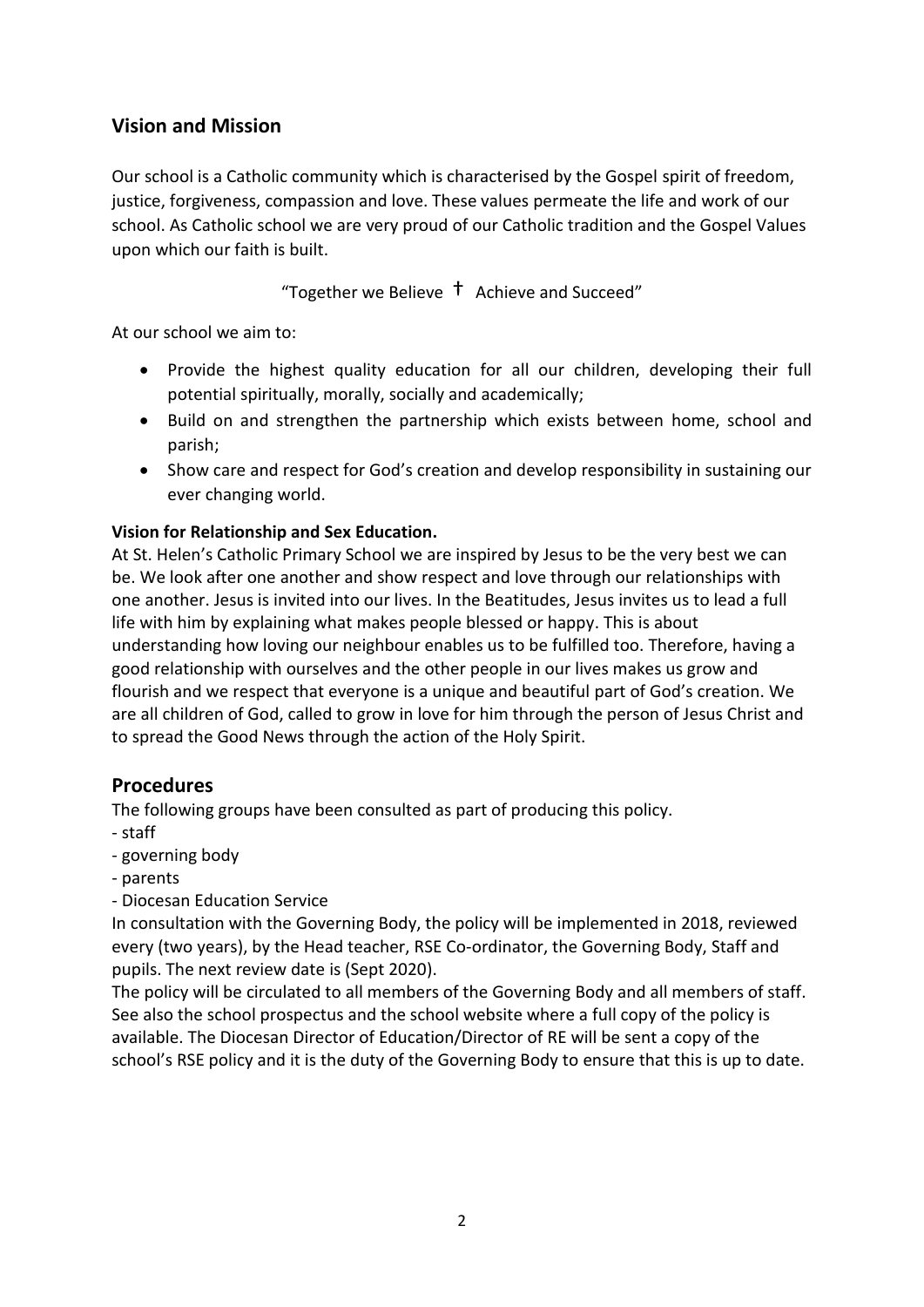#### **Rationale**

As a Catholic primary school in the Province of Cardiff, we use the term Relationship and Sex Education (RSE) as we believe that sex education is set in a wider context of relationship education that is about all aspects of growing a fulfilled and happy life. Sex education is but one dimension of this greater whole.

The defining belief of Christianity is that God took on human form. This endows the human person with an extraordinary dignity that goes beyond that of all other forms of life and shows that humanity alone can embrace this relationship with God. Therefore, our relationship with our own bodies is not casual – our bodies are the dwelling place, the 'temple' of the Holy Spirit. Any teaching about love and sexual relationships in school must be rooted in this belief which is expressed in the Church's teaching about relationships, marriage, sex and family life.

The Church educates young people as part of complete human formation. Education about human love is no less a part of a Catholic school's responsibility than teaching about Mathematics or English. At St. Helen's school we teach young people about how to grow in relationships, including understanding loving relationships and acknowledging that children's first experience of love is in the home. We encourage children from the earliest age to recognise that they are all children of God and that each person shares a God-given dignity. As children mature, we encourage them to follow the example of Jesus and live lives inspired by the Gospel virtues, enabling them to follow His commandment to "Love your neighbour as yourself" (Mark 12:31). This is the basis for all relationships in our school. Teaching about relationships in our schools is supported by Christian virtue teaching as outlined in the

Catechism of the Catholic Church and in line with 'Fit for Mission? Schools'.

Legal guidelines suggest that relationship and sex education should build on the children's own experiences, be sensitive to the specific domestic contexts the children come from, form attitudes and values towards relationships, develop personal and social skills and increase the knowledge and understanding of each young person as they grow about their relationships and well-being, including sexual health. We support all these aims in educating about relationships and sex education by incorporating them into the wider understanding of human relationships and human formation as reflected in the relevant CBEW and CES RSE Guidance.

#### **Statutory framework**

The statutory framework that surrounds education about human relationships can be found on the CES website.

The Governing body of all Vale of Glamorgan Catholic schools are using the RSE Archdiocese of Cardiff Scheme which is in line with Catholic teaching and guidance from Welsh Government documentation. As a school we respect the statutory rights of withdraw from any or all parts of sex education and inform parents of what and how this is to be taught and provides opportunities for parents to discuss concerns before making their decision. As a Catholic school committed to the education of the whole person, teaching on relationships and sexuality will be reflected in each relevant part of the curriculum. Whilst some aspects of RSE will be more appropriately explored in Knowledge and Understanding of the World and Science lessons others will be more appropriately explored in RE lessons. Each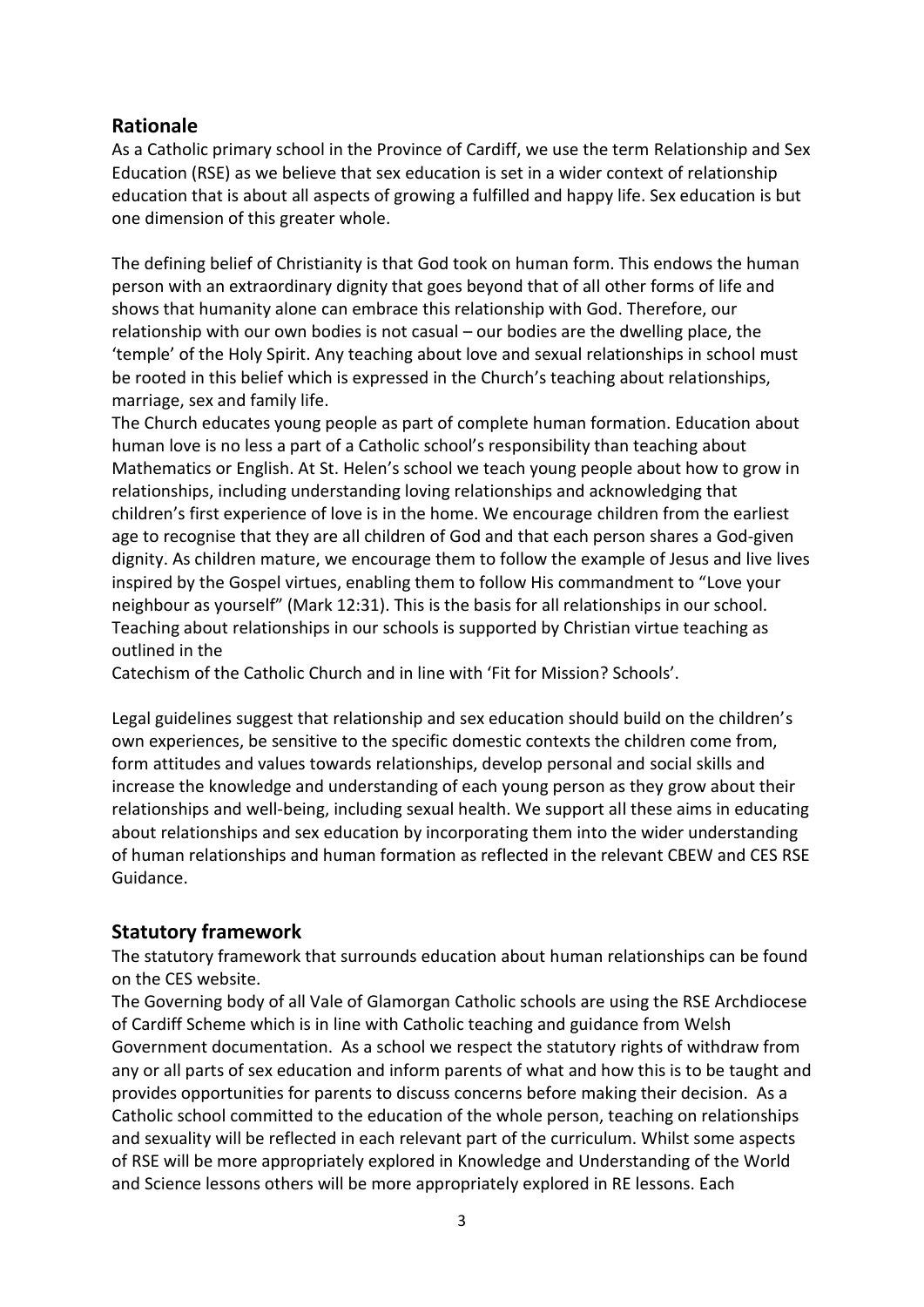curriculum area should speak with consistency about the human person and how we think and act lovingly.

#### **Virtues and Values**

Gospel virtues and values underpin the RSE curriculum. The Christian tradition describes behaviour or habits that lead to happiness, human flourishing and a closer relationship with God as virtues. These virtues are described in the Catechism of the Catholic Church and fall into two groups. The theological virtues of faith, hope and charity (sometimes simply 'love' is used instead of 'charity') are about developing the habits of being open to the work of the Holy Spirit and developing a deeper relationship with God through living a balanced and good life. The cardinal virtues of practical wisdom (prudence), justice, fortitude and temperance help people develop habits of reason, fairness, emotional resilience and selfmastery. They are human virtues and, as such, are part of the development of people of all faiths or none as they learn how to flourish, thrive and to have a life supported by strong and caring relationships. The cardinal virtues are drawn from the teachings of Plato and Aristotle and are held in common with people of many faiths and secular beliefs. St. Thomas Aquinas attributes the theological virtues as having their foundation in God, they complete the cardinal virtues and are the way people can reach "the abundant life" (John 10:10).

At St. Helen's we live out the Gospel values shared in the Beatitudes, throughout the life of school by identifying 16 Virtues which we call the Pupil Profile and all stakeholders understand that these virtues will be lived out and encouraged in our children throughout their time in our schools.

Children are encouraged to progress in knowledge about moral behaviour throughout their time at school. Our children are encouraged to say 'thank you' to God; to be happy and cheerful to care about other people; to reflect on their behaviour in the light of the example of Jesus' care for others; to value kindness; and to evaluate their behaviour and give reasons for the choices they have made.

As pupils progress through Key Stage Two they will develop a deeper understanding of what is moral behaviour and be able to say why this is important for personal happiness and for a closer relationship with God. In addition to the points made above, pupils are given opportunities to learn how prayer enables them to make space for God in their lives and offers opportunities for reflection and growth.

By the end of Year 6, children should be able to explain some behaviour choices by reference to their beliefs and values, for example, by referring to Jesus teaching about forgiveness.

## **The Aim and Objectives of RSE**

The aim of RSE is part of our aim to educate the complete human person. This is expressed in Fit for Mission? Schools (2009) as follows:

*The fundamental needs of the human person are the focus of Catholic education – intellectual, physical, emotional, social, and spiritual, and eschatological (Our eternal destiny). These fundamental needs can only be truly fulfilled through a rich and living encounter with the deepest truths about God and the human person.*

*This is why Christ and His Gospel must be the foundation of the educational project of each school and college, because He is 'the perfect Man in whom all human values find their fullest perfection'*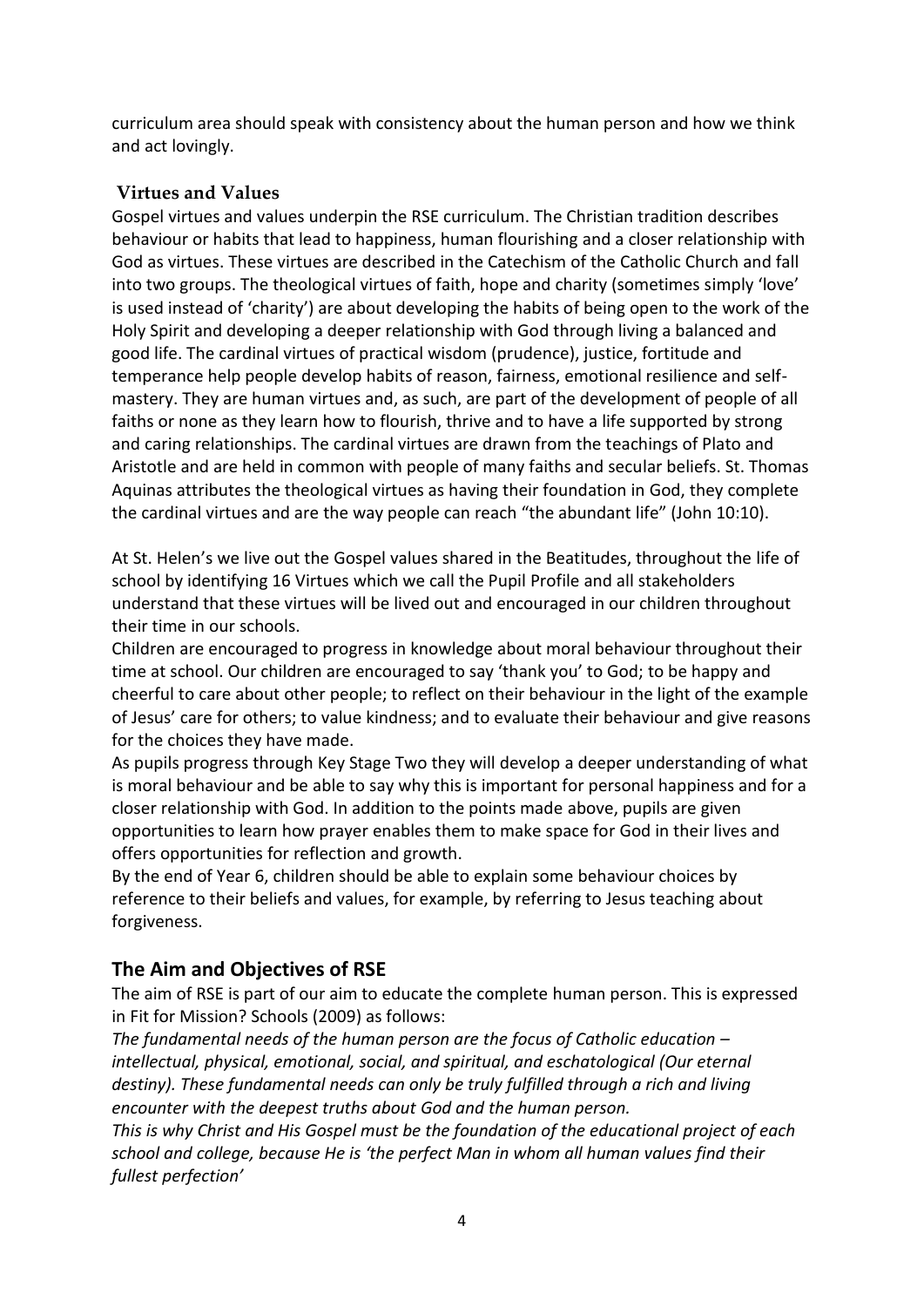*(Congregation for Catholic Education, The Religious Dimension of Education in a Catholic School). Therefore, the Catholic school or college is called to keep the Gospel whole and alive amongst pupils, families, and staff.*

RSE should therefore deepen the following areas of understanding:

- To develop self-knowledge, and respect and love of self;
- To invite young people to develop and deepen a loving relationship with God;
- To invite young people to understand that their life has a purpose;
- To invite young people to develop and deepen relationships with each other based on mutual respect and care and to understand this is an expression of God's love;
- To foster an understanding of the teachings of the Catholic Church about how to live a full life, a life of virtue, and the place of human sexuality in living a full life,
- marriage and parenthood that is appropriate to the stage of maturity of the young
- people;
- A strong awareness of their own safety and the nature of appropriate consent;
- To have an understanding of the law in England and Wales about Equality and
- Marriage, appropriate to age and maturity.

We will seek to:

• develop attitudes of awe and wonder for the gift and beauty of self, respect for each other as children of God and rejoice in the goodness of God's creation.

• develop attitudes of responsibility towards ourselves and others, recognising the dignity in all.

enable children to understand the choices they make and how they can help or harm themselves and others.

• encourage children to learn about expressing their own emotions and being respectful of the emotions and behaviours of others.

• encourage the whole school to be like a loving family recognising God as a merciful and generous father as Jesus taught in the Lord's prayer.

• encourage everyone in the school to recognise their part in the school family and work together for reconciliation when relationships in the school falter.

• encourage everyone in the school to value humility, mercy and compassion and to respond with empathy to the problems of others.

• develop children's knowledge of when to say 'no' to behaviours or attitudes

that harm their dignity or the dignity of others and to be responsible for their own safety.

• develop children's experience of what it is to be happy so that they begin to

understand the difference between happiness and gratification and value patience.

• teach children about the media and their choices, about what to watch, what

games to play, what rules apply and that the dignity of all does not just apply to people who are physically seen, it applies to online relationships too.

• support children when relationships in their lives are challenging and teach them that there are people in school who will listen if they are experiencing changes that make them frightened or uncomfortable.

• foster an atmosphere in school which celebrates the work of the Trinity

through the life of the school and its relationship with the Church.

• teach children about the beauty of the Church's teaching about love and God's love for them which is shared in the Sacraments.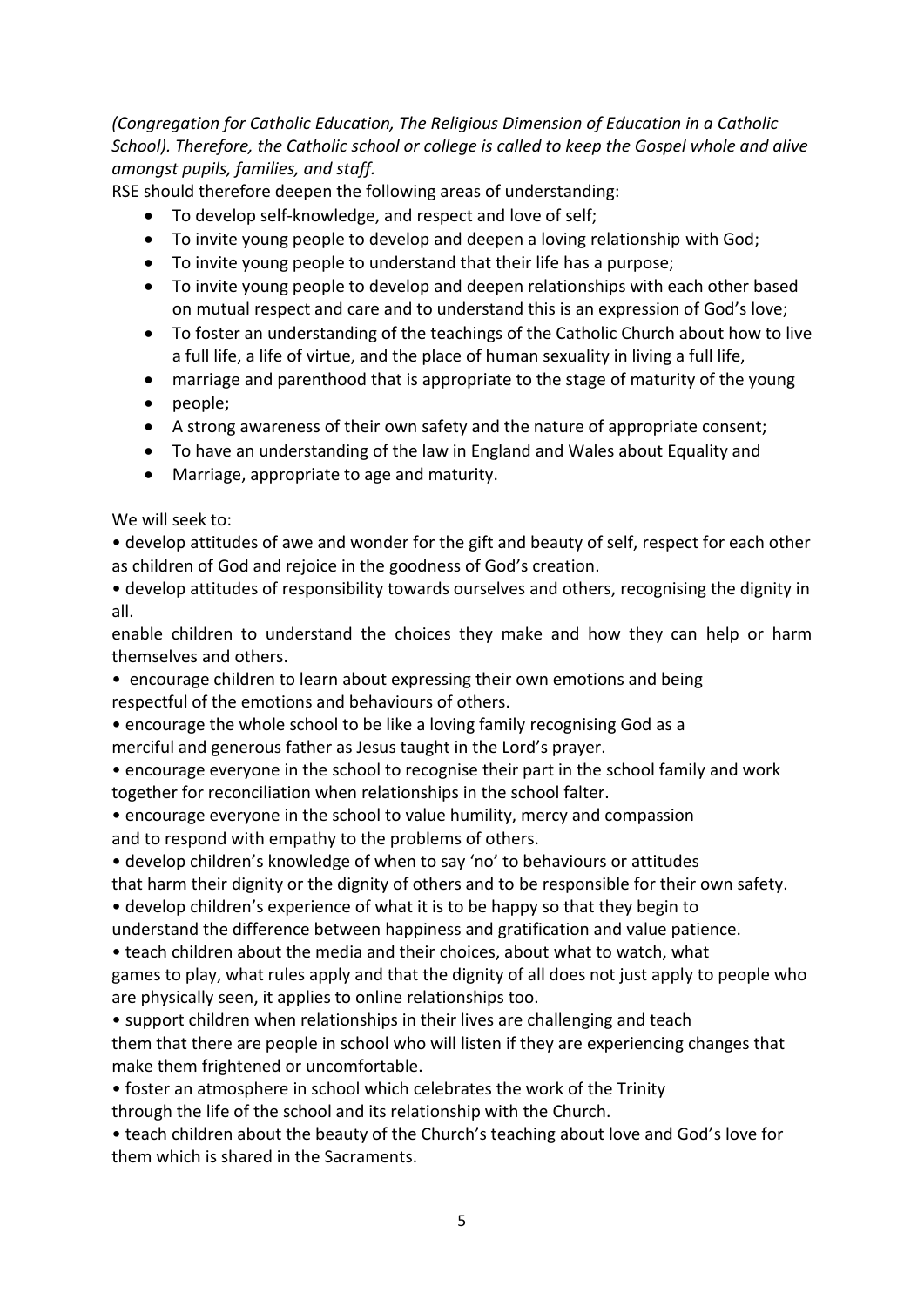• sensitively share the Church's teaching about marriage and family life as a way to live in loving relationships with others and with God.

#### **Inclusion**

At St. Helen's we value the uniqueness of every person, we identify that young people mature in different ways. Our teaching about relationships and sexuality is respectful of each child's starting point, their faith, culture and background. Lessons are framed by this understanding and young people encouraged to respect each other in their differences, and develop an approach of dialogue. We will ensure that RSE is accessible to all pupils and is differentiated to take into account any additional learning needs.

## **Equality**

The governing body has wide obligations under the Equalities Act 2010 and will work to ensure that St. Helen's endeavour to do its best for all of the pupils, irrespective of ability (physical and mental), race, ethnicity, nationality, maternity, pregnancy, sex, gender identity or orientation or whether they are looked after children. See Equality policy

## **Programme of study**

The Province recommends appropriate resources to its family of schools in Section 2.1 above. These range from ages 3-19 years and provide suggested areas of study and outcomes for the young people it serves. It is envisaged that this programme will be taught in discreet lessons, in cross curricular lessons, particularly R.E. and science and fundamentally embedded in the ethos of the school through assemblies, classroom discussions and the centring of all relationships in school on the person of Jesus Christ. The programme of study is based on the understanding of the Church of human nature and human sexuality, and aims to help young people develop their sense of purpose and character. It should be taught as part of a broad and balanced curriculum and will thus have room for the expression of alternative viewpoints by pupils.

RSE will be taught through a wide range of teaching strategies, with clear ground rules for discussions established. Parents are involved throughout and informed when lessons are taking place and given the opportunity to view material used with the pupils. Supporting resources are also used.

Schools will monitor progress in understanding, linking with the R.E., PSW,CD and Science policies. Children's well-being will be monitored, for example, through a positive behaviour policy and/or encouraging children to be responsible for the choices they make. SELFIE assessments will provide a window into individual children's well-being.

## **Parents**

The Church recognises parents as the first educators of their children. Our schools assist parents in this task also in RSE, aiding and completing (where needed) the work of parents and furnishing children and adolescents with an evaluation of "sexuality as value and task of the whole person, created male and female in the image of God". (Educational Guidance in Human Love (1983) Sacred Congregation for Catholic Education n69). Children's first experience of relationships and love are in the home. At our school we seek to work with parents and support them as their children grow and begin to develop their own character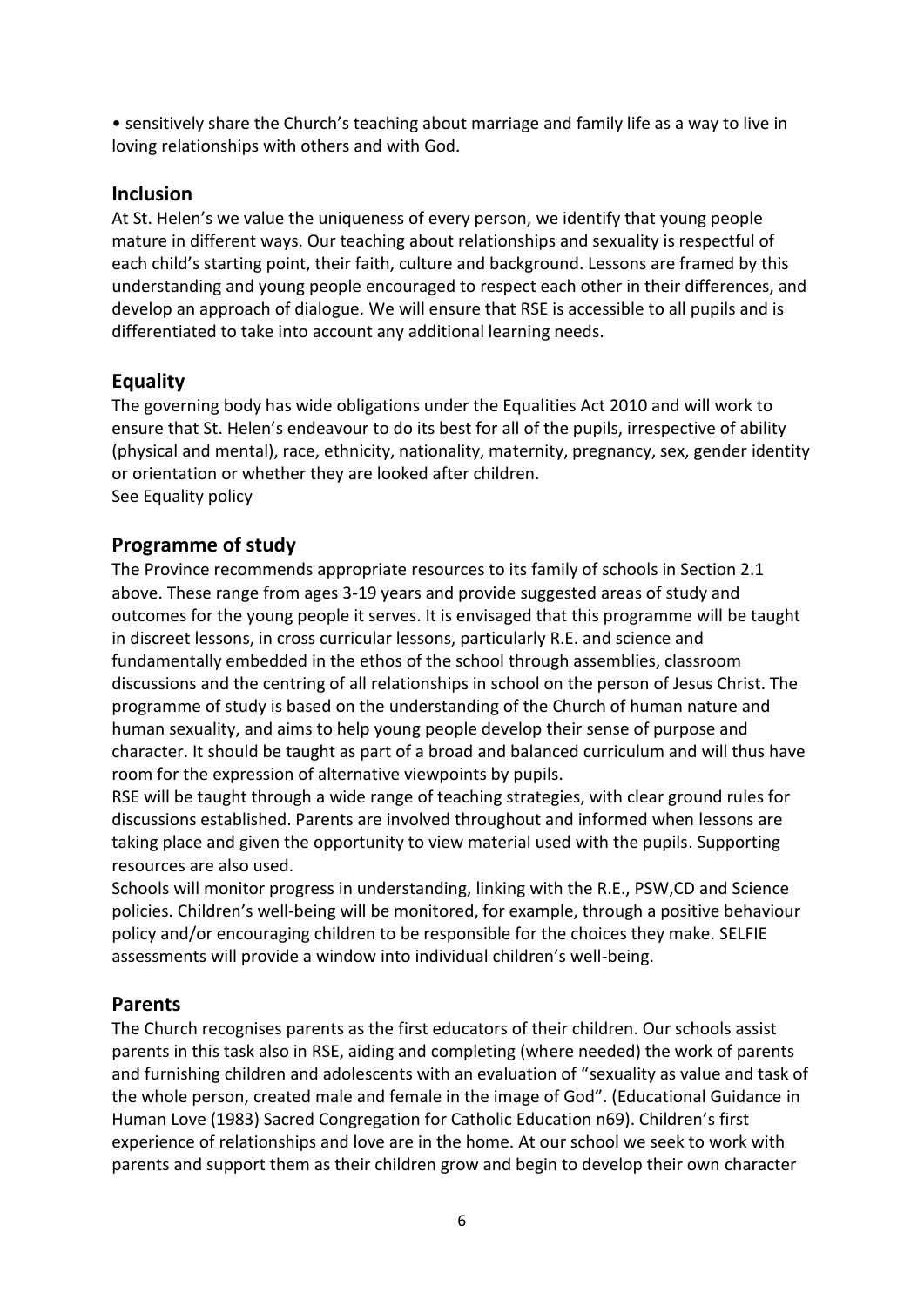as well as experiencing changes in their physical appearance. Parents have been consulted about this policy before it was ratified by the governing body.

Parents are informed of their right to withdraw their children from RSE lessons, (though they are not able to withdraw their children from statutory science lessons).

However, at times, areas of particular sensitivity, such as puberty, letters will be sent home and parents may be invited into school to discuss the content of RSE lessons.

## **Teaching RSE**

There is a named co-ordinator and a Foundation Governor who monitor the programme. All staff are involved in fostering attitudes, living Gospel virtues and shaping behaviour based on a Christian understanding of how to lead a good life. Staff are called to be role models of the school's ethos in their relationships with other staff members, their conduct towards parents and their care for the children in the school. Staff who are not Catholic themselves must conduct their behaviour in school in accordance with the vision and mission of the school.

Teaching and learning about human relationships will be part of the life of the school. However, the programme of study will be taught through cross curricular dimensions where appropriate, such as R.E., PSW,CD, Science and IT.

Sometimes, the children's learning will be best supported by using other agencies, such as the school nurse, or other visitors to school. Such visitors will be guided to read the protocol for visitors to our school and will agree in writing to follow the instructions. The appropriate 'protocol' available on the CES website will be used for this purpose.

## **Supporting children and young people deemed to be at risk**

Like all other subjects, RSE always needs to be taught in a differentiated manner appropriate to the maturity of the children. It needs to be framed so that the young people who are participating know that there is pastoral support if any of the issues discussed make them feel the need to talk further or share confidential information. This should always be done within the safeguarding framework of the school and it is paramount that all staff teaching RSE have up to date safeguarding professional development.

Questions asked by students that are a cause for concern for the teacher, for example because of their explicit or graphic content, should be addressed in accordance with the school's safeguarding policy and confidentiality procedures.

The following guidance for dealing with questions in teaching RSE will be followed:

*Teachers should establish clear parameters of what is appropriate and inappropriate in a whole class setting. Many teachers are concerned about responding to unexpected questions or comments from pupils in a whole-class situation. Having a set of ground rules should reduce the chances of this happening but teachers will need support and training so that they are prepared for the unexpected.* 

*For example:*

**●** *If a question is too personal, the teacher should remind the pupil of the ground rules. If the pupil needs further support, the teacher can refer her or him to the appropriate person, such as a school counsellor, school nurse, helpline, or an outside agency or service;* **●** *If a teacher doesn't know the answer to a question, it is important to acknowledge this,* 

*and to suggest that the pupil or teacher or both together research the question later;*